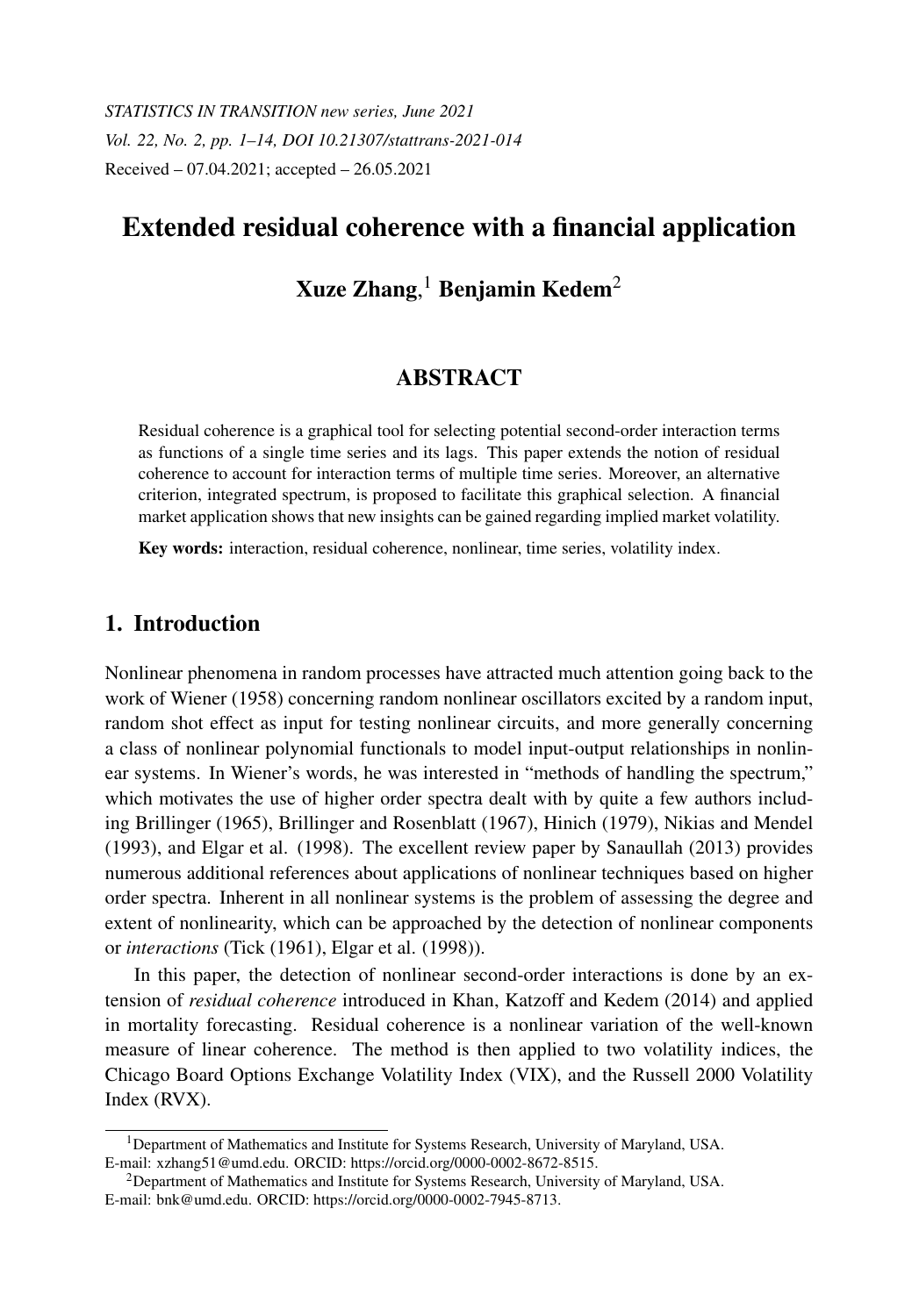## 2. Extensions of residual coherence

### 2.1. Preliminaries

The coherence between two time series  $(X(t), Y(t))$  measures the extent of linear relationship between them in the frequency domain. Provided all auto- and cross-spectra exist, it is defined as

$$
\gamma_{XY}(\lambda) = \frac{|f_{XY}(\lambda)|^2}{f_{XX}(\lambda)f_{YY}(\lambda)}
$$

(see Koopmans (1974)) where  $f_{XX}$  and  $f_{YY}$  are the spectra of  $X(t)$  and  $Y(t)$ , respectively, and  $f_{XY}$  is the cross-spectral density of  $X(t)$  and  $Y(t)$ . This is widely used in detecting connections and clustering of time series. Relevant works include Sun, Miller and D'Esposito (2004), Maharaj and D'Urso (2010) and Euan, Sun and Ombao (2019), among many others. When the relationship is nonlinear, it is frequently analyzed by bispectra, trispectra, or higher-order spectra. For example, a bispectral method for detecting lag processes was proposed by Hinich (1979). Lagged coherence and residual coherence were first introduced in Kedem-Kimelfeld (1975) and Khan, Katzoff and Kedem (2014), respectively, to detect and select potential interaction effects as input to nonlinear systems, based on an orthogonal decomposition in Kimelfeld (1974) without involving bispectrum or higher-order spectra.

Let  $Y(t)$  be the output of a system of which the input consists of linear and quadratic filters of  $X(t)$  plus noise  $\varepsilon(t)$ ,

$$
Y(t) = L[X(t)] + \sum_{k=1}^{\infty} L_{u_k}[\tilde{X}_{u_k}(t)] + \varepsilon(t)
$$

where  $\tilde{X}_{u_k}$  is a lag process defined as  $\tilde{X}_{u_k}(t) = X(t)X(t - u_k) - E[X(t)X(t - u_k)]$ . For simplicity, assume that  $Y(t)$  and  $X(t)$  are zero-mean real valued jointly stationary processes and that all relevant auto- and cross-spectra exist. Then, for sufficiently large  $n$ ,  $Y(t)$  can be approximated by

$$
Y^*(t) = G_1(t) + \sum_{k=1}^n G_{2,k}(t) + \varepsilon(t)
$$
\n(1)

where  $G_1(t)$  is a linear filter of  $X(t)$ , and as in Kedem-Kimelfeld (1975),  $G_{2,k}(t)$  is a sum of a linear filter of  $X(t)$  and a linear filter of  $\tilde{X}_{u_k}(t)$ , such that  $G_{2,k}(t) \perp G_1(t)$  for  $k = 1, \ldots, n$ .

Kedem-Kimelfeld (1975) showed that if there is prior knowledge that  $Y(t)$  takes on a simpler form

$$
Y(t) = L[X(t)] + L_u[\tilde{X}_u(t)] + \varepsilon(t),
$$
\n(2)

then it can be rewritten as a sum of two orthogonal processes,  $G_1(t)$  and  $G_2(t;u)$  plus noise ε(*t*),

$$
Y(t) = G_1(t) + G_2(t; u) + \varepsilon(t).
$$
 (3)

Then the lag process, or interaction,  $\tilde{X}_u(t)$  that minimizes  $E \varepsilon^2(t)$  can be selected by finding the lag *u* that maximizes the lagged coherence  $S_2(\lambda; u)$  over all frequencies  $\lambda \in [-\pi, \pi]$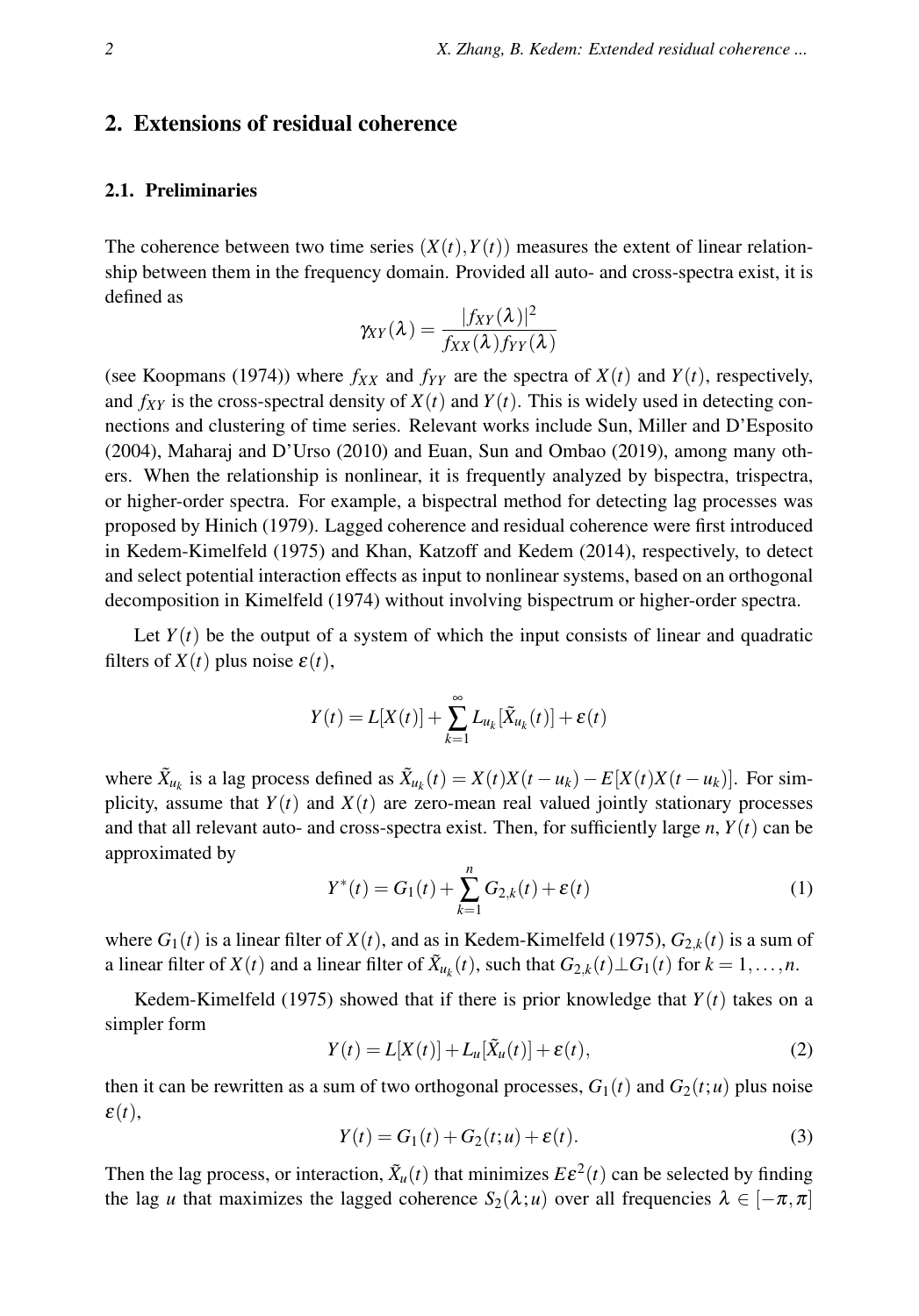such that

$$
S_2(\lambda; u) = \frac{f_{G_1G_1}(\lambda) + f_{G_2G_2}(\lambda; u)}{f_{YY}(\lambda)}.
$$

However, as mentioned in Kedem-Kimelfeld (1975), there might not exists a *u* that maximizes  $S_2(\lambda; u)$  over all frequencies. One way to resolve this issue is to define the residual coherence as

$$
RC(u) = \sup_{\lambda} \frac{f_{G_2G_2}(\lambda; u)}{f_{YY}(\lambda)}
$$

and find *u* that maximizes  $RC(u)$ . This is shown to be useful for interaction selection in Khan, Katzoff and Kedem (2014) and Kedem (2016).

### 2.2. Lagged coherence and residual coherence for more than two orthogonal components

Consider the model

$$
Y(t) = \sum_{k=1}^{n} L_{k,u_k}[X_{k,u_k}(t)] + \varepsilon(t). \tag{4}
$$

The goal is to select  $X_{k,u_k}(t)$  from a certain family of processes  $\{X_{k,u_k}(t) : u_k = 1,2,...\}$  for  $k = 1, \ldots, n$ . Assume that all relevant series are jointly stationary and all relevant auto- and cross-spectra exist. This reduces to (2) when  $n = 2$  and  $L_{1,u_1}[X_{1,u_1}(t)]$  is the linear filter of  $X(t)$ . For  $n > 2$ , we shall extend the orthogonal decomposition (3)

$$
Y(t) = \sum_{k=1}^{n} G_k(t; u_1, \dots, u_k) + \varepsilon(t)
$$

where all  $G_k$ 's for  $k = 1, \ldots, n$  are mutually orthogonal, to account for more orthogonal components, given by

$$
G_k(t;u_1,\ldots,u_k)=\sum_{j=1}^k\int_{-\pi}^{\pi}e^{it\lambda}A_{j,k-j+1}(\lambda)dZ_{X_{j,u_j}}(\lambda)
$$

for  $k = 1, \ldots, n$ , where the *A*'s are non-zero and *Z*'s are the corresponding spectral measures.

The *A*'s can be obtained by using the orthogonal conditions among  $G_k$ 's such that

$$
A_{k,1}(\lambda) = \overline{\left[\frac{\sum_{j=1}^{k}c_{k,j}(\lambda)f_{X_{j,u_j}Y}(\lambda)}{\sum_{j=1}^{k}c_{k,j}(\lambda)f_{X_{j,u_j}X_{k,u_k}}(\lambda)}\right]} \quad k=1,\ldots,n
$$

and

$$
A_{j,k-j+1}(\lambda) = c_{k,j}(\lambda)A_{k,1}(\lambda) \qquad j=1,\ldots,k, \qquad k=1,\ldots,n
$$

where

$$
c_{k,k}(\boldsymbol{\lambda})=1, c_{k,j}(\boldsymbol{\lambda})=\frac{\boldsymbol{F}_{k,j}(\boldsymbol{\lambda})}{\boldsymbol{F}_{k}(\boldsymbol{\lambda})}, \boldsymbol{F}_{k}(\boldsymbol{\lambda})=(f_{i,j}(\boldsymbol{\lambda}))_{(k-1)\times (k-1)},
$$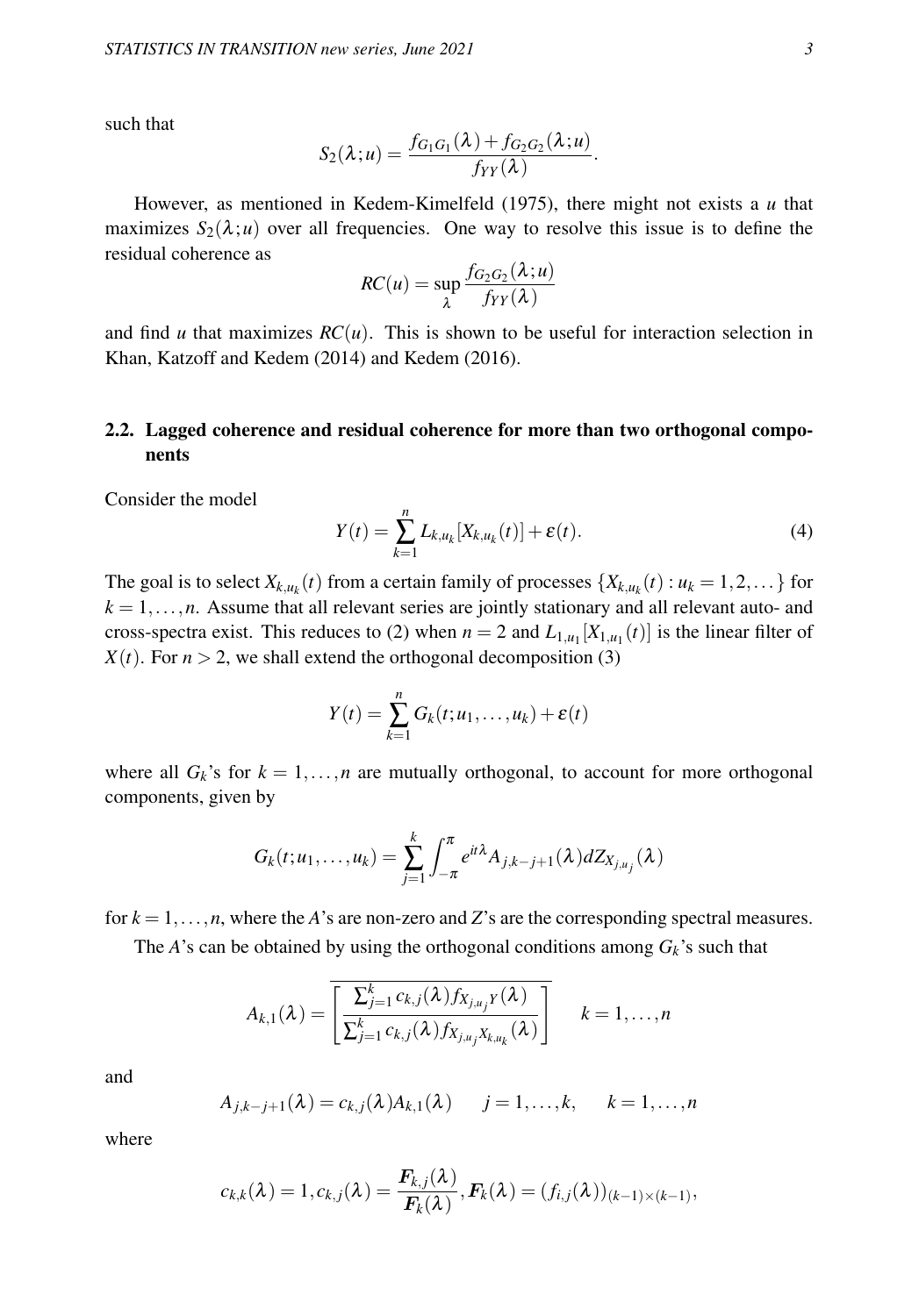$f_{i,j} \equiv f_{X_{j,u_j}X_{i,u_i}}$  and  $F_{k,j}(\lambda)$  is equivalent to  $F_k(\lambda)$ , of which *j*th column is replaced by

$$
\boldsymbol{f}_k(\boldsymbol{\lambda}) \equiv -[f_{1,k}(\boldsymbol{\lambda}), \ldots, f_{k-1,k}(\boldsymbol{\lambda})]^T.
$$

More details are provided in Appendix.

Subsequently,

$$
f_{G_k G_k}(\lambda; u_1, ..., u_k) = |A_{k,1}(\lambda)|^2 \left[ \sum_{j=1}^k c_{k,j}(\lambda) f_{X_{j, u_j} X_{k, u_k}}(\lambda) \right]
$$
  

$$
S_k(\lambda; u_1, ..., u_k) = \frac{\sum_{j=1}^k f_{G_j G_j}(\lambda; u_1, ..., u_j)}{f_{YY}(\lambda)}
$$
  

$$
RC(u_1, ..., u_k) = \sup_{\lambda} [S_k(\lambda; u_1, ..., u_k) - S_m(\lambda; u_1, ..., u_m)] \quad 1 \le m \le k
$$
 (5)

for  $k = 1, \ldots, n$ . Note that  $S_k(\lambda; u_1, \ldots, u_k)$  and  $RC(u_1, \ldots, u_k)$  depend only on  $u_{m+1}, \ldots, u_k$ once  $u_1, \ldots, u_m$  are determined. The estimates of the above quantities are obtained based on the estimates of the relevant auto- and cross-spectra. Also, to avoid confusion, we denoted the residual coherence in (5) by  $RC_{(m+1):k}(u_{m+1},...,u_k)$  when  $u_1,...,u_m$  are determined.

#### 2.3. Selection Criteria

In this section, lagged coherence and residual coherence are examined and an alternative criterion is proposed. Take  $n = 2$  and fix  $u_1$ , then it reduces to the case in Kedem-Kimelfeld (1975). It illustrates that if there exists a  $u_2$  that maximizes  $S_2(\lambda; u_2)$  for all  $\lambda$ , then such  $u_2$ minimizes  $E\epsilon^2(t)$  in

$$
E\epsilon^2(t) = \int_{-\pi}^{\pi} f_{\epsilon\epsilon}(\lambda) d\lambda = \int_{-\pi}^{\pi} f_{YY}(\lambda) [1 - S_2(\lambda; u_2)] d\lambda.
$$

Indeed, the quantity we wish to maximize is  $\int_{-\pi}^{\pi} f_{G_2G_2}(\lambda; u_2) d\lambda$  since

$$
\int_{-\pi}^{\pi} f_{YY}(\lambda) S_2(\lambda; u_2) d\lambda = \int_{-\pi}^{\pi} [f_{G_1G_1}(\lambda) + f_{G_2G_2}(\lambda; u_2)] d\lambda
$$

based on (5). Such criterion works even if such *u*<sup>2</sup> does not exist so that this can be an alternative to residual coherence. This criterion can be readily extended to a more general case. Suppose there is prior knowledge for the inclusion of first *m* processes, i.e.  $u_1, \ldots, u_m$ are fixed, then we define the integrated spectrum

$$
IS_{(m+1):n}(u_{m+1},\ldots,u_n)\equiv \int_{-\pi}^{\pi}\sum_{k=m+1}^{n}f_{G_kG_k}(\lambda;u_k,\ldots,u_n)d\lambda
$$

and find  $u_{m+1}, \ldots, u_n$  that maximizes  $IS_{(m+1):n}(u_{m+1}, \ldots, u_n)$ .

Once all *u*'s are determined, the regression-based selection method proposed in Khan, Katzoff and Kedem (2014) and Kedem (2016) is used to select significant terms within the processes selected by the graphical method and this is illustrated in both Section 3 and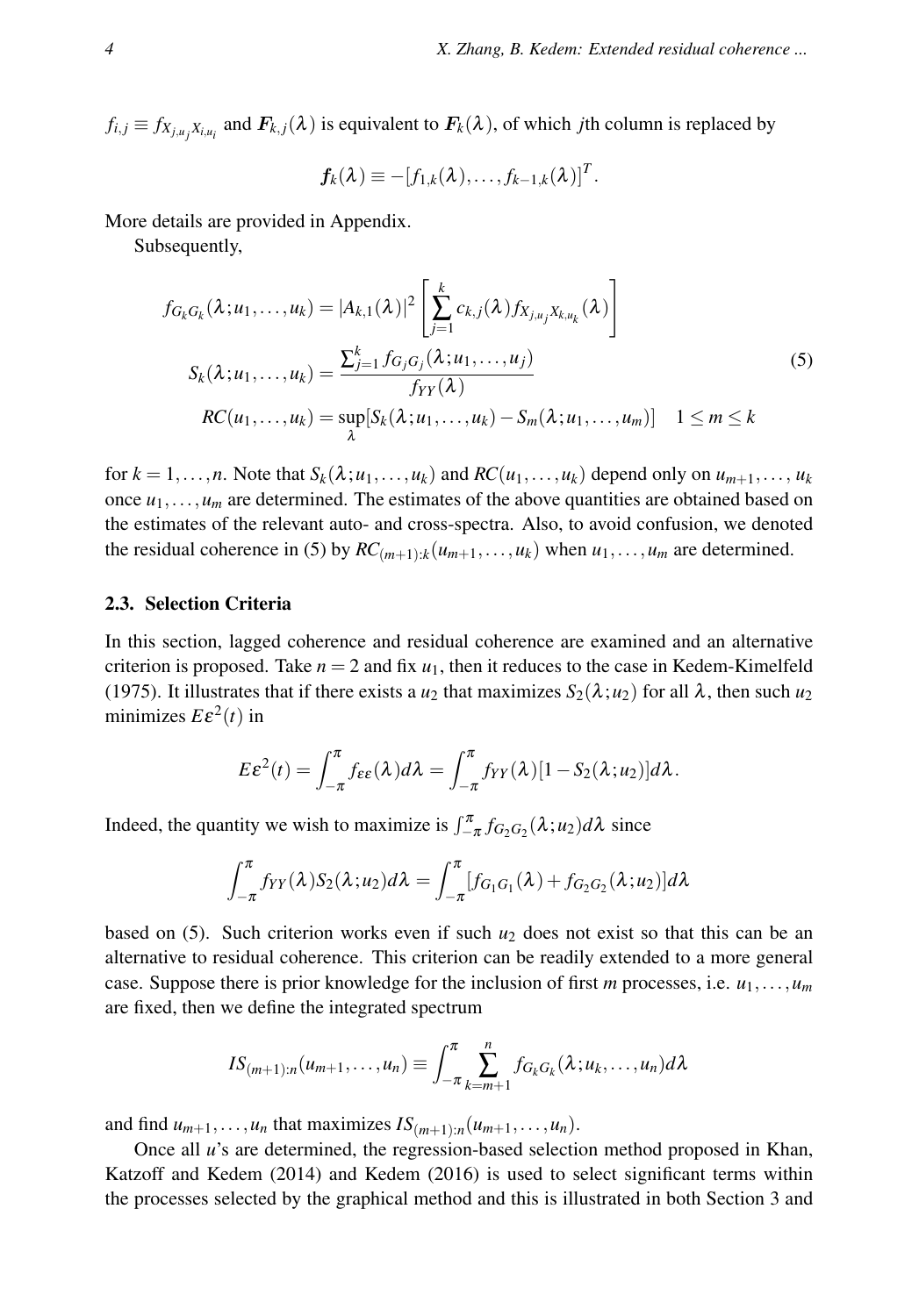Section 4. Relevant regression for time series that the selection entails can be found in Kedem and Fokianos (2002).

### 3. Simulation

In this section, a simulation is performed with  $n = 4$  and  $u_1, u_2$  fixed to validate and compare the two criteria, residual coherence and integrated spectrum. The steps are as follows:

- 1. Generate  $\{x_1(t)\}_{t=1}^{1010}$  from an AR(1) process  $X_1(t) = 0.4X_1(t-1) + u_1(t)$  and  $\{x_2(t)\}_{t=1}^{1010}$ from an AR(1) process  $X_2(t) = 0.2X_2(t-1) + u_2(t)$ , where *u*'s are white noise  $N(0,1)$ .
- 2. Obtain

$$
y(t) = 0.4x_1(t) + 0.3x_2(t) + 0.4x_1(t-2)x_2(t-1) + 0.3x_1(t)x_2(t-4) + \varepsilon(t),
$$
 (6)

where  $\varepsilon$ 's are white noise  $N(0,1)$  and  $t=11,\ldots,1010$  so that all relevant series have length 1000.

3. This is the model (4) with  $n = 4$  and known  $X_1(t)$ ,  $X_2(t)$ . We considered selecting *X*<sub>3,*u*<sub>3</sub></sub>(*t*) and *X*<sub>4,*u*<sub>4</sub></sub>(*t*) from the family {*X*<sub>1</sub>(*t* + *h*)*X*<sub>2</sub>(*t*) : *h* = −9,−8,...,0,...,9}. In fact, this family can be made larger and the choice here only serves as an example. Then, we estimated all relevant auto- and cross-spectra using Tukey-Hamming kernel with window size 10 for frequencies  $\lambda_k = -\pi + k\pi/1000$ ,  $k = 0, \ldots, 2000$ . Subsequently, we estimated  $RC_{3:3}(u_3)$ ,  $IS_{3:3}(u_3)$ ,  $RC_{4:4}(u_4)$  and  $IS_{4:4}(u_4)$  for  $u_3$ ,  $u_4 =$ −9,−8,...,0,...,9. Note that

$$
\widehat{IS}_{3:3}(u_3) = \sum_{k=1}^{2000} \pi \widehat{f}_{G_3G_3}(\lambda_k; u_3) / 1000
$$

$$
\widehat{IS}_{4:4}(u_4) = \sum_{k=1}^{2000} \pi \widehat{f}_{G_4G_4}(\lambda_k; u_3, u_4) / 1000
$$

and  $RC_{4:4}(u_4)$ ,  $IS_{4:4}(u_4)$  only depend on  $u_4$  once  $u_3$  is fixed.

The results are shown by Figure 1, which indicates that the process  $X_1(t-1)X_2(t)$  is the optimal choice for the third input. It is also observed from Figure 1 that  $X_1(t+4)X_2(t)$ is another potential input since the bars that correspond to  $u_3 = 4$  are the second highest ones in both graphs. With  $u_3 = -1$  fixed,  $u_4$  can be determined by  $RC_{4.4}(u_4)$  and  $IS_{4.4}(u_4)$ , as shown by Figure 2, and both graphs indicate that  $u_4 = 4$  is the optimal choice, which accords with the original model (6).

With  $u_3$  and  $u_4$  determined, we select significant covariates from the selected processes  $X_1(t-1)X_2(t)$  and  $X_1(t+4)X_2(t)$  using the regression-based method in Khan, Katzoff and Kedem (2014) and Kedem (2016). We selected four lag terms from each input, i.e.  $x_1(t),...,x_1(t-3),x_2(t),...,x_2(t-3),x_1(t-1)x_2(t),...,x_1(t-4)x_2(t-3),x_1(t)x_2(t 4)$ ,..., $x_1(t-3)x_2(t-7)$  and regressed  $y(t)$  on all the selected covariates. We then performed stepwise selection based on AIC and it is observed from Table 1 that the selected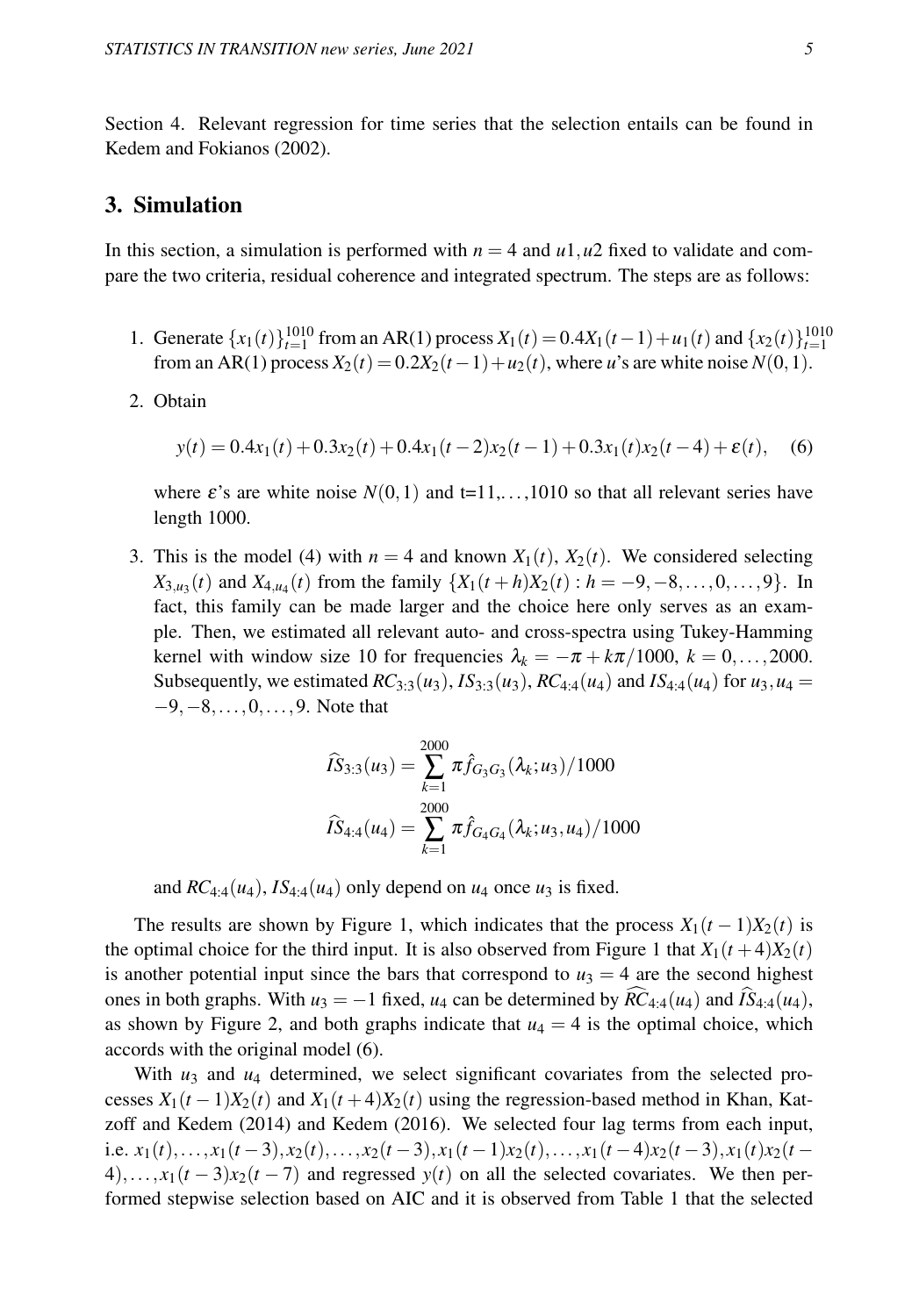

**Figure 1.**  $\widehat{RC}_{3:3}(u_3)$  (left) and  $\widehat{IS}_{3:3}(u_3)$  (right) for  $u_3 = -9, ..., 9$ .



Figure 2.  $RC_{4:4}(u_4)$  (left) and  $IS_{4:4}(u_4)$  (right) for  $u_4 = -9, \ldots, 9$ . Note that the bars that correspond to  $u_4 = -1$  are set to be 0 since  $u_3 = -1$ .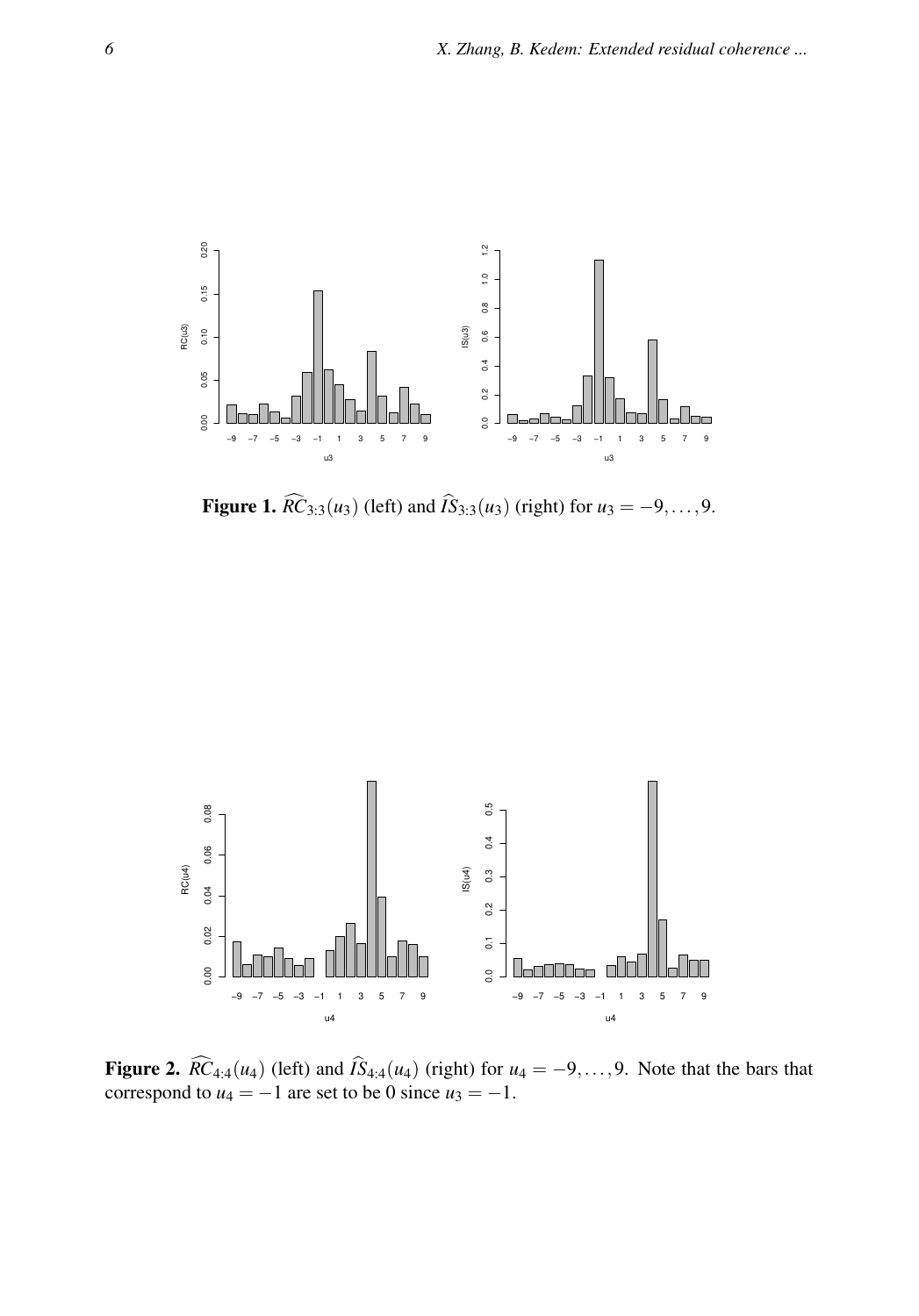|                    | Estimate  | SЕ     | p-value |
|--------------------|-----------|--------|---------|
| Intercept          | $-0.0264$ | 0.0322 | 0.4125  |
| $x_1(t)$           | 0.3876    | 0.0292 | 0.0000  |
| $x_2(t)$           | 0.2907    | 0.0303 | 0.0000  |
| $x_2(t-2)$         | 0.0571    | 0.0307 | 0.0629  |
| $x_2(t-3)$         | $-0.0555$ | 0.0307 | 0.0708  |
| $x_1(t-2)x_2(t-1)$ | 0.3729    | 0.0277 | 0.0000  |
| $x_1(t)x_2(t-4)$   | 0.2569    | 0.0275 | 0.0000  |

Table 1. Regression result of the selected model

model is similar to (6) since the significant ( $\alpha$  = 0.05) covariates are identical to the ones in (6) and the estimated coefficients correspond to the ones in (6), which validates the method.

Remark: It seems that regression-based selection criteria of interaction terms can be applied directly, thus bypassing the need for our graphical method. However, we rationalize the use of our spectral graphical selection for the following reason. The number of potential covariates in the initial model might be too large, which could result in conflicting selections and possible inconsistencies depending on the model selection method. Our graphical method identifies potentially useful interactions which can then be taken into account and reduce significantly the number of covariates fed into any model selection method, thus rendering the selection more manageable.

### 4. An Application to Volatility Index

The Volatility Index of a certain underlying asset gives the expectation of the corresponding market volatility in a certain future period. The first and most famous one, VIX, was introduced by Whaley (1993). The underlying asset for VIX is the S&P 500 index so that it reflects the implied volatility of the stock performance of large capitalization companies. For the implied volatility of small capitalization stocks, we have chosen RVX. These two volatility indices shall be considered here as indicators for the stock market. For commodity markets, two important volatility indices, the Crude Oil Exchange Traded Funds Volatility Index (OVX) and the Gold Exchange Traded Funds Volatility Index (GVX) were used. The two-year (2018-2019) daily data of these four series were taken from the Federal Reserve Economic Data Website (https://fred.stlouisfed.org/).

The above methods were applied to analyze the relationships between the volatility indices of the stock and commodity markets. This section is divided into two parts, one investigates the influence of OVX and GVX on VIX and the other examines the influence on RVX.

Before the analysis, the four series were pre-processed to render them approximately stationary. That was achieved by first-order differencing of the original series and centring at zero. Figure 3 depicts the four series before and after processing.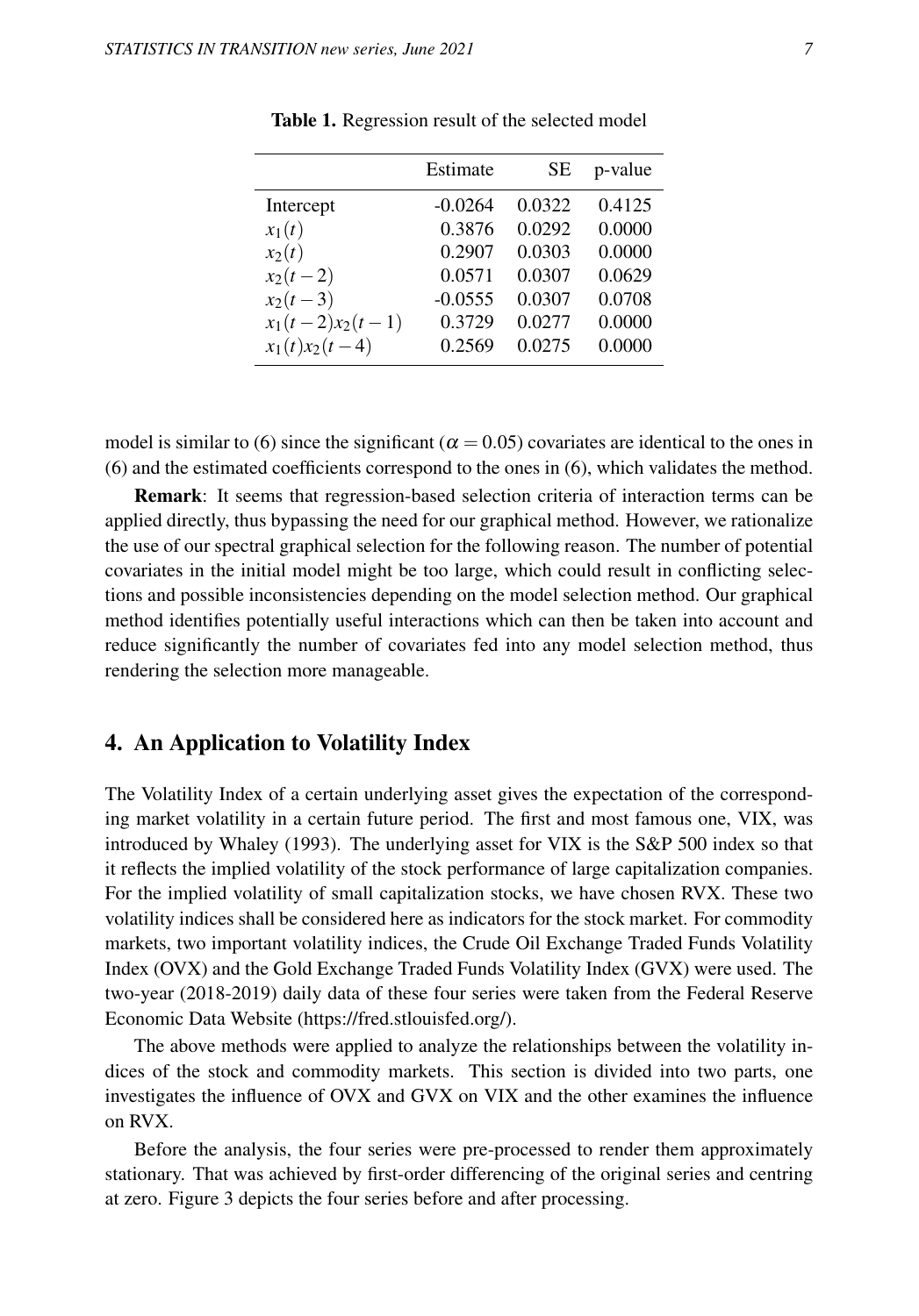

Figure 3. VIX, RVX, OVX and GVX series before and after processing

|          | Estimate | SE.    | p-value |
|----------|----------|--------|---------|
| $x_1(t)$ | 0.1486   | 0.0347 | 0.0000  |
| $x_2(t)$ | 0.9395   | 0.1075 | 0.0000  |

**Table 2.** Regression result of  $y(t)$  on  $x_1(t)$  and  $x_2(t)$ 

### 4.1. VIX, OVX and GVX

Consider the processed VIX series as the output and the processed OVX and GVX series as the input. Denote the processed VIX as  $y(t)$ , processed OVX as  $x_1(t)$ , and processed GVX as  $x_2(t)$ . The results of linear regression of  $Y(t)$  on  $x_1(t)$  and  $x_2(t)$  in Table 2 indicate that it is reasonable to include these two series as input since their coefficients are significant. Note that the intercept is omitted since all three series were centred at zero.

Then, the goal is to find the third input based on the cross products of  $x_1(t)$  and  $x_2(t)$ . This resembles the simulation problem so that we perform the same analysis as we did in Section 3. We first select the third input from the family of processes  $\{X_1(t+h)X_2(t):$  $h = -9, -8, \ldots, 0, \ldots, 9$ } and the estimated *RC*'s and *IS*'s are shown in Figure 4 and it is observed that both criteria indicate that  $u_3 = 4$  is the optimal choice. The  $u_4$  is checked with  $u_3 = 4$  fixed and Figure 5 shows that none of the bars is particularly prominent so that we stop at the third input. In correspondence to Section 3, we selected four lag terms from each of the three input series and performed a stepwise selection. The final model selected by AIC is shown in Table 3. It includes the two significant ( $\alpha$ =0.05) interaction terms  $x_1(t)x_2(t-4)$  and  $x_1(t-1)x_2(t-5)$ .

#### 4.2. RVX, OVX and GVX

We repeated the analysis in Section 4.1 with VIX replaced by RVX. We still consider the processed OVX and GVX as input and try to detect possible significant interactions. In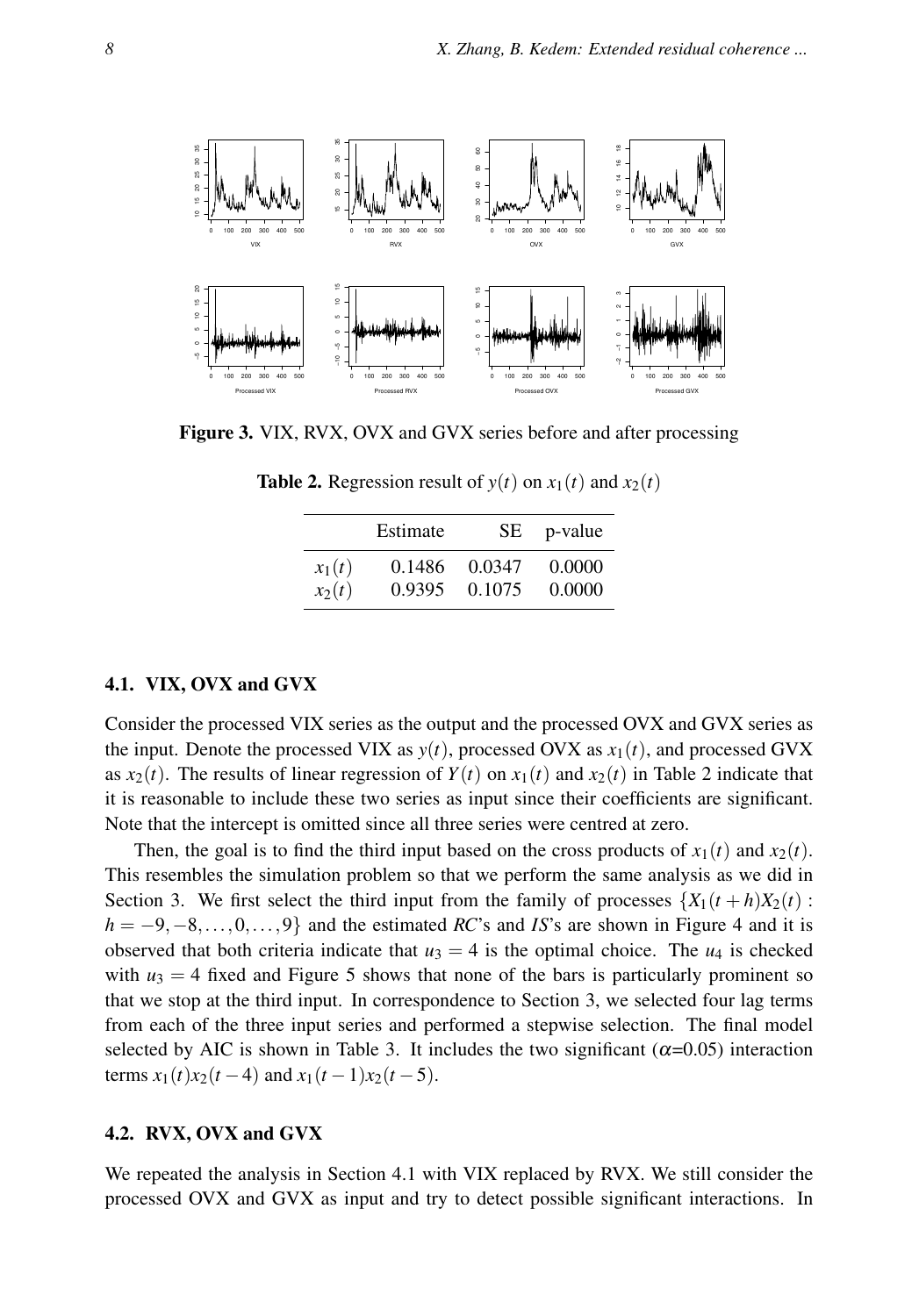

**Figure 4.**  $\widehat{RC}_{3:3}(u_3)$  (left) and  $\widehat{IS}_{3:3}(u_3)$  (right) for  $u_3 = -9, ..., 9$ .



Figure 5.  $\widehat{RC}_{4:4}(u_4)$  (left) and  $\widehat{IS}_{4:4}(u_4)$  (right) for  $u_4 = -9, \ldots, 9$ . Note that the bars that correspond to  $u_4 = 4$  are set to be 0 since  $u_3 = 4$ 

|                    | Estimate  | SЕ     | p-value |
|--------------------|-----------|--------|---------|
| Intercept          | $-0.0007$ | 0.0717 | 0.9927  |
| $x_1(t)$           | 0.1677    | 0.0360 | 0.0000  |
| $x_2(t)$           | 0.9039    | 0.1133 | 0.0000  |
| $x_2(t-1)$         | $-0.2504$ | 0.1078 | 0.0206  |
| $x_1(t)x_2(t-4)$   | 0.1344    | 0.0498 | 0.0072  |
| $x_1(t-1)x_2(t-5)$ | $-0.1010$ | 0.0508 | 0.0473  |
| $x_1(t-2)x_2(t-6)$ | $-0.0914$ | 0.0504 | 0.0707  |
| $x_1(t-3)x_2(t-7)$ | 0.0817    | 0.0501 | 0.1037  |

Table 3. Regression result of the selected model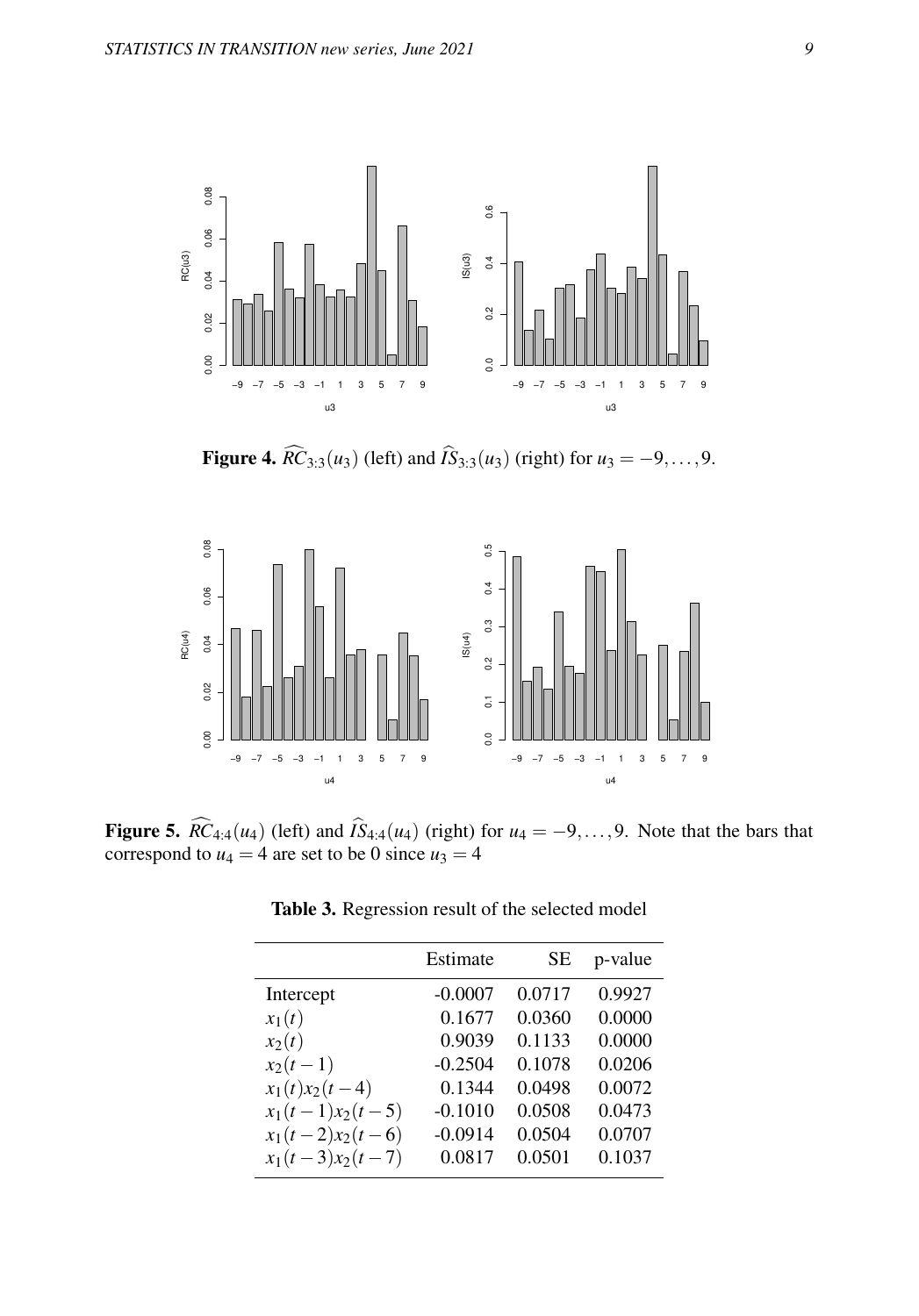

**Figure 6.**  $\widehat{RC}_{3:3}(u_3)$  (left) and  $\widehat{IS}_{3:3}(u_3)$  (right) for  $u_3 = -9, ..., 9$ .



Figure 7.  $\widehat{RC}_{4.4}(u_4)$  (left) and  $\widehat{IS}_{4.4}(u_4)$  (right) for  $u_4 = -9, \ldots, 9$ . Note that the bars that correspond to  $u_4 = 4$  are set to be 0 since  $u_3 = 4$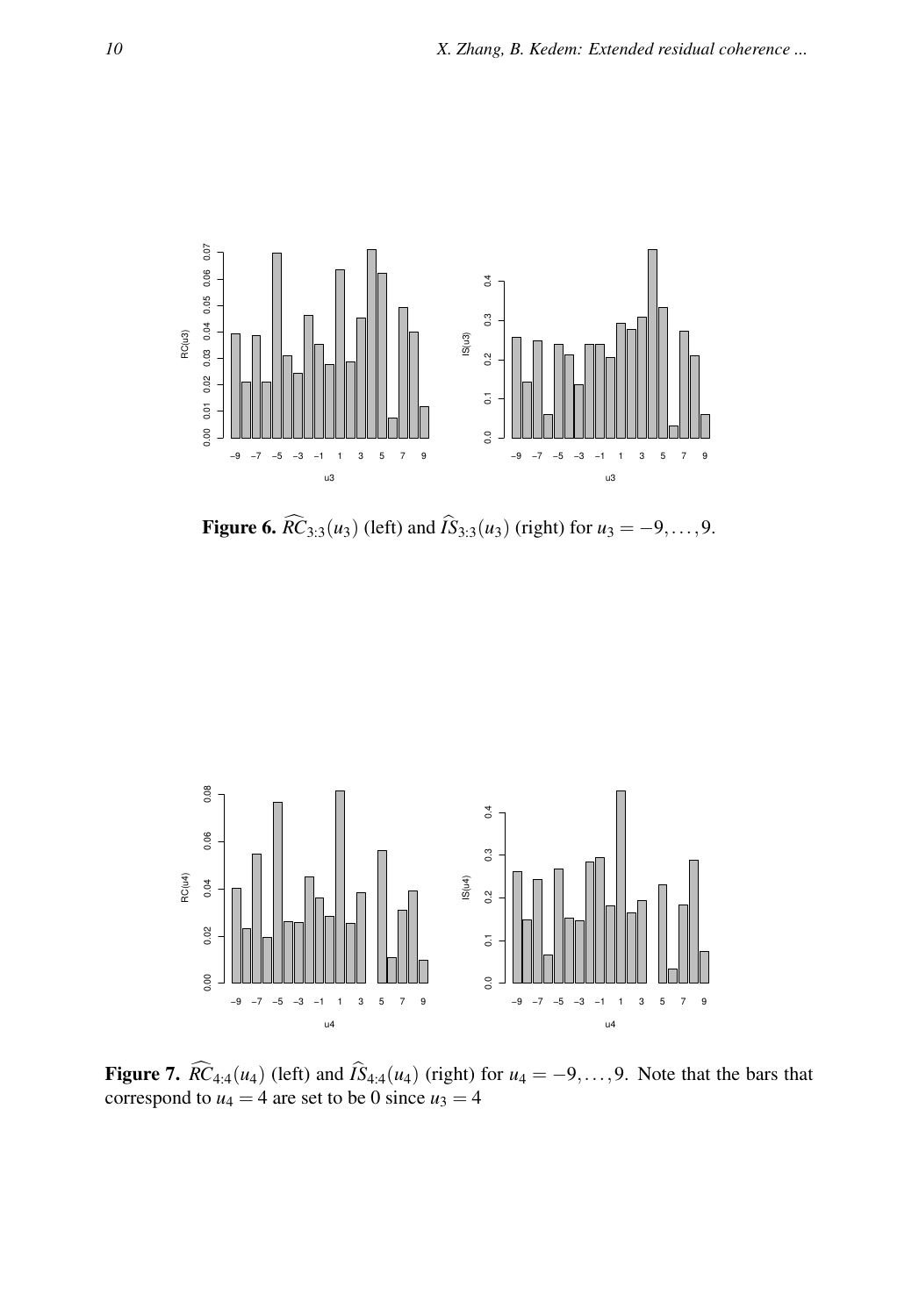|                    | Estimate  | SЕ     | p-value |
|--------------------|-----------|--------|---------|
| Intercept          | 0.0035    | 0.0626 | 0.9549  |
| $x_1(t)$           | 0.1253    | 0.0314 | 0.0001  |
| $x_2(t)$           | 0.8296    | 0.0994 | 0.0000  |
| $x_2(t-1)$         | $-0.2130$ | 0.0954 | 0.0261  |
| $x_1(t)x_2(t-4)$   | 0.1191    | 0.0440 | 0.0071  |
| $x_1(t-1)x_2(t-5)$ | $-0.1114$ | 0.0448 | 0.0132  |
| $x_1(t-3)x_2(t-7)$ | 0.0632    | 0.0432 | 0.1438  |
| $x_1(t)x_2(t-1)$   | 0.1049    | 0.0512 | 0.0410  |
| $x_1(t-1)x_2(t-2)$ | $-0.1313$ | 0.0497 | 0.0085  |

Table 4. Regression result of the selected model

Figure 6, both bar plots indicate that the optimal choice for  $u_3$  is 4 while the bar plot of  $RC<sub>3/3</sub>(u<sub>3</sub>)$  indicates that we might need to consider 1 and  $-5$  as well. Therefore, we checked for  $u_4$  and Figure 7 shows that no bar stands out in the graph of  $\hat{RC}_{4.4}(u_4)$  while the bar of  $u_4 = 1$  is prominent in the graph  $\widehat{IS}_{4:4}(u_4)$ . Therefore, we took  $X_1(t+1)X_2(t)$  as the fourth input.

We selected the lag terms as in Section 3 and 4.1 and the result of stepwise regression based on AIC is shown in Table 4. Four significant ( $\alpha = 0.05$ ) interation terms,  $x_1(t)x_2(t -$ 4),  $x_1(t-1)x_2(t-5)$ ,  $x_1(t)x_2(t-1)$  and  $x_1(t-1)x_2(t-2)$ , are detected where the first two are from  $X_1(t+4)X_2(t)$  and the last two are from  $X_1(t+1)X_2(t)$ .

## 5. Conclusion

Residual coherence and integrated spectrum proposed in this paper are graphical devices which point to possible significant interactions based on the result of Sections 3 and 4. Significant interactions could produce one or more than one prominent bars in the bar plots of  $RC_{k:k}(u_k)$  and  $IS_{k:k}(u_k)$  as functions of the *k*th input interaction.

When there are multiple prominent bars, one could consider  $u_{k+1}$  for more possible significant interactions. Once the input processes are determined, one can employ the regression-based selection method proposed in Khan, Katzoff and Kedem (2014) and Kedem (2016) to search for significant covariate interactions.

In addition, it is observed from the analysis in Section 4 that the cross product interaction  $X_1(t+4)X_2(t)$  of the first order differences of OVX and GVX has significant influence on the first order differences of VIX and RVX. This suggests that daily increments of implied volatility of the stock market are possibly influenced by products of the daily increments (and their lags) of implied volatility of commodity markets. The process  $X_1(t+4)X_2(t)$ might be an essential factor in the relationship between the implied volatility of stock market and certain commodity markets and therefore further exploration is warranted.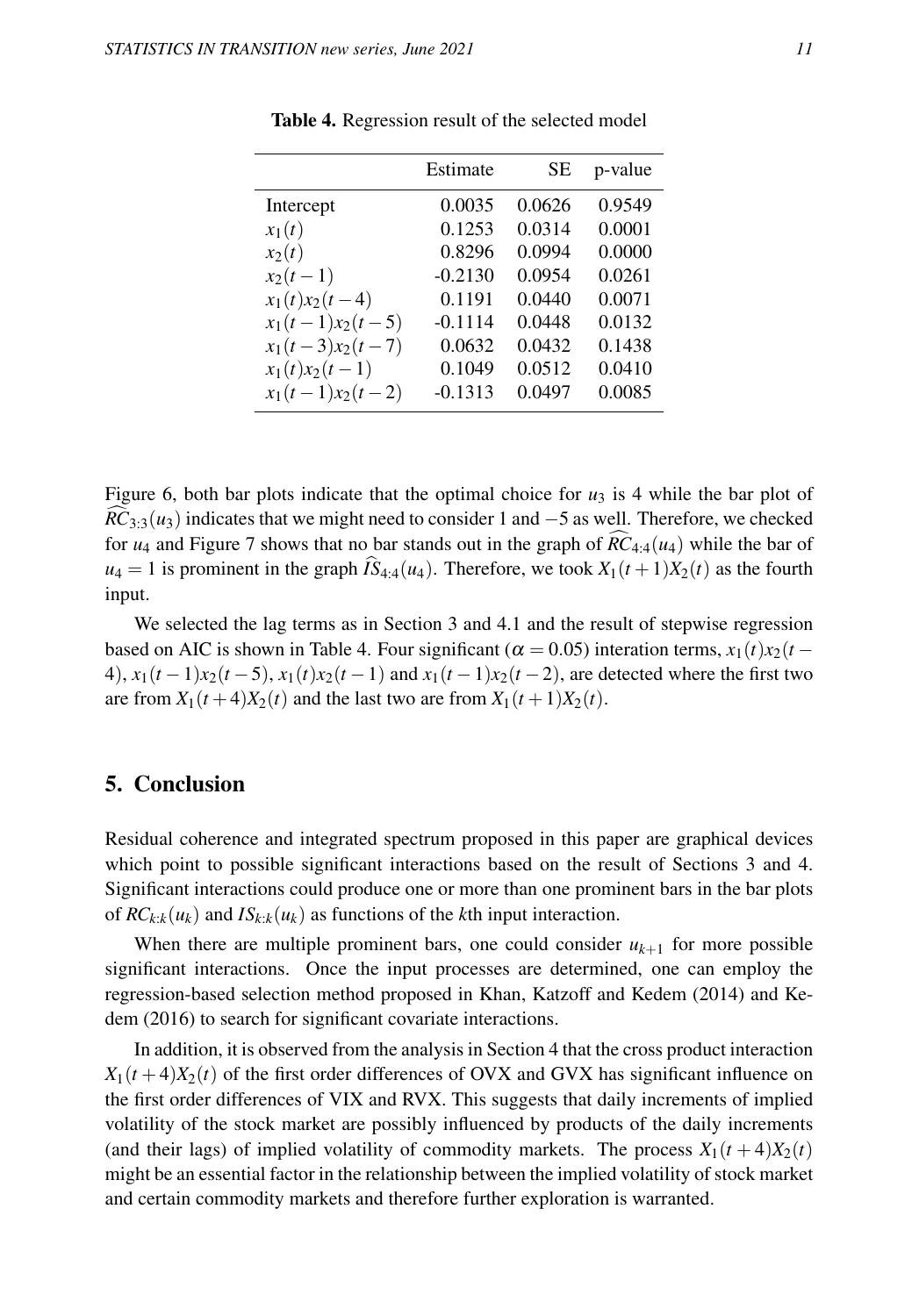# Acknowledgements

Research supported by a Faculty-Student Research Award, University of Maryland, College Park.

## References

- Brillinger, D. R., (1965). An introduction to polyspectra. *The Annals of mathematical statistics*, pp. 1351–1374.
- Brillinger, D. R., Rosenblatt, M., (1967). Asymptotic theory of estimates of kth-order spectra. *Proceedings of the National Academy of Sciences of the United States of America*, 57(2), p. 206.
- Elgar, S., Vanhoff, B., Aguirrre, L. A., Freitas, U. S., Chandran, V., (1998). Higher-order spectra of nonlinear polynomial models for chua's circuit. *International Journal of Bifurcation and Chaos*, 8(12), pp. 2425–2431.
- Euan, C., Sun, Y., Ombao, H., (2019). Coherence-based time series clustering for statistical inference and visualization of brain connectivity. *Annals of Applied Statistics*, 13(2), pp. 990–1015.
- Hinich, M. J., (1979). Estimating the lag structure of a nonlinear time series model. *Journal of the American Statistical Association*, 74 (366a), pp. 449–452.
- Kedem, B., (2016). Coherence consideration in binary time series analysis. *Handbook of Discrete-Valued Time Series*, p. 311.
- Kedem, B., Fokianos, K., (2002). *Regression models for time series analysis*. Wiley, Hoboken.
- Kedem-Kimelfeld, B., (1975). Estimating the lags of lag processes. *Journal of the American Statistical Association*, 70(351a), pp. 603–605.
- Khan, D., Katzoff, M., Kedem, B., (2014). Coherence structure and its application in mortality forecasting. *Journal of Statistical Theory and Practice*, 8(4), pp. 578–590.
- Kimelfeld, B., (1974). Estimating the kernels of nonlinear orthogonal polynomial functionals. *The Annals of Statistics*, pp. 353–358.
- Koopmans, L. H., (1974). *The spectral analysis of time series*. New Yorkn NY: Academic Press.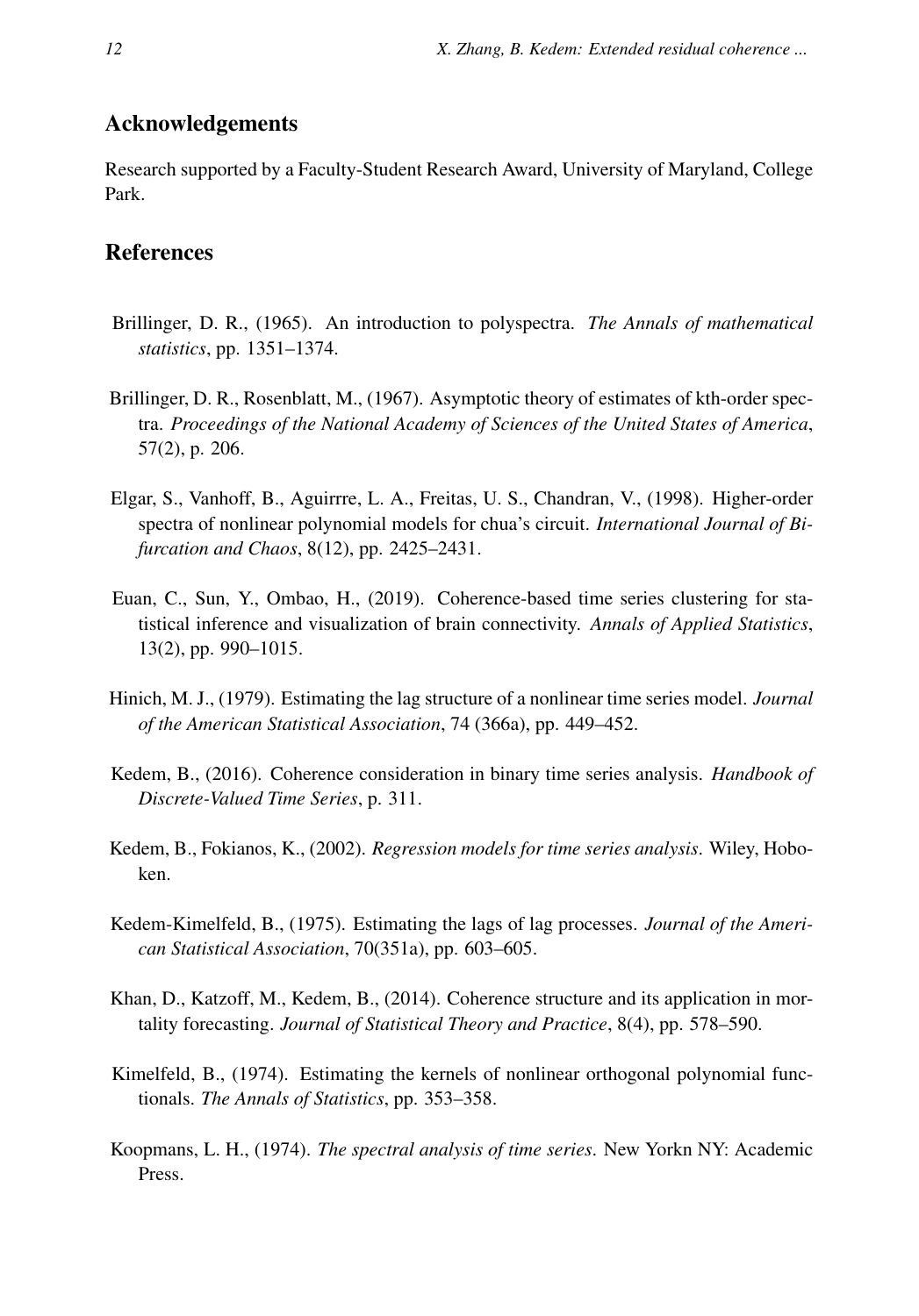- Maharaj, E. A., D'Urso, P., (2010). A coherence-based approach for the pattern recognition of time series. *Physica A: Statistical mechanics and its Applications*, 389(17), pp. 3516–3537.
- Nikias, C. L., Mendel, J. M., (1993). Signal processing with higher-order spectra. *IEEE Signal processing magazine*, 10(3), pp. 10–37.
- Sanaullah, M., (2013). A review of higher order statistics and spectra in communication systems. *Global Journal of Science Frontier Research, Physics and Space Science*, 13(4).
- Sun, F. T., Miller, L. M., D'Esposito, M., (2004). Measuring interregional functional connectivity using coherence and partial coherence analyses of fmri data. *Neuroimage*, 21(2), pp. 647–658.
- Tick, L. J., (1961). The estimation of "transfer functions" of quadratic systems. *Technometrics*, 3(4), pp. 563–567.
- Whaley, R. E., (1993). Derivatives on market volatility: Hedging tools long overdue. *The journal of Derivatives*, 1(1), pp. 71–84.
- Wiener, N., (1958). *Nonlinear problems in random theory*. M.I.T. Press, Cambridge.